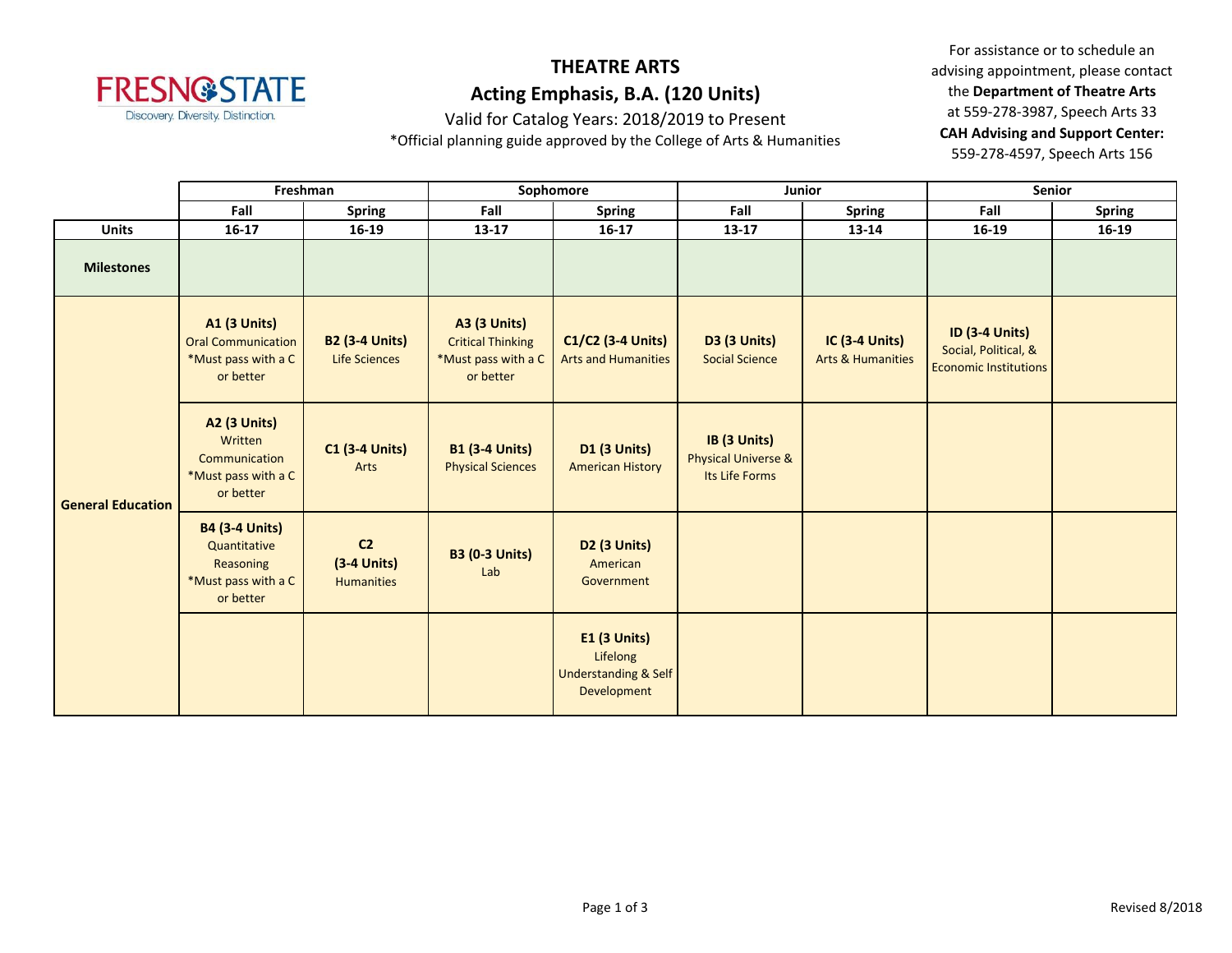

## **THEATRE ARTS Acting Emphasis, B.A. (120 Units)**

Valid for Catalog Years: 2018/2019 to Present

\*Official planning guide approved by the College of Arts & Humanities

For assistance or to schedule an advising appointment, please contact the **Department of Theatre Arts** at 559-278-3987, Speech Arts 33 **CAH Advising and Support Center:**  559-278-4597, Speech Arts 156

|                                                               | Freshman                             |                                                     | Sophomore                               |                                      | Junior                                                                                                                  |                                                                           | Senior                                                                                                          |                                                         |
|---------------------------------------------------------------|--------------------------------------|-----------------------------------------------------|-----------------------------------------|--------------------------------------|-------------------------------------------------------------------------------------------------------------------------|---------------------------------------------------------------------------|-----------------------------------------------------------------------------------------------------------------|---------------------------------------------------------|
|                                                               | Fall                                 | <b>Spring</b>                                       | Fall                                    | <b>Spring</b>                        | Fall                                                                                                                    | <b>Spring</b>                                                             | Fall                                                                                                            | <b>Spring</b>                                           |
| <b>Units</b>                                                  | $16-17$                              | 16-19                                               | $13-17$                                 | $16-17$                              | $13 - 17$                                                                                                               | 13-14                                                                     | 16-19                                                                                                           | 16-19                                                   |
| <b>Major</b>                                                  | <b>DRAMA 10</b><br>(3 Units)         | <b>DRAMA 35</b><br>(3 Units)<br>[Pre-Req: DRAMA 33] | <b>DRAMA 30</b><br>(3 Units)            | <b>DANCE 20</b><br>(3 Units)         | DRAMA 132<br>(3 Units)                                                                                                  | <b>DRAMA 133</b><br>(3 Units)<br>[Pre-Req: DRAMA 35] [Pre-Req: DRAMA 35]  | DRAMA 185<br>(3 Units)                                                                                          | <b>DRAMA 186</b><br>(3 Units)<br>[Pre-Req: DRAMA<br>163 |
|                                                               | <b>DRAMA 33</b><br>(3 Units)         | <b>DRAMA 34</b><br>(3 Units)                        | <b>DRAMA 41</b><br>(3 Units)            | <b>DRAMA 15 or 115</b><br>$(1$ Unit) | <b>DRAMA 139</b><br>(3 Units)<br>[Pre-Req: DRAMA 33]                                                                    | DRAMA 110<br>(3 Units)                                                    | Approved<br><b>Electives</b><br>(3 Units)<br>*Except DRAMA<br>15/115 and 89/189;<br>see advisor for<br>approval | <b>DRAMA 15 or 115</b><br>$(1$ Unit)                    |
|                                                               | <b>DRAMA 15 or 115</b><br>$(1$ Unit) | DRAMA 15 or 115<br>$(1$ Unit)                       | <b>DRAMA 15 or 115</b><br>$(1$ Unit $)$ |                                      | <b>DRAMA 15 or 115</b><br>$(1$ Unit)                                                                                    | DRAMA 163<br>(3 Units)<br>[Pre-Req: GE<br>Foundation &<br>Breadth Area C] | DRAMA 15 or 115<br>$(1$ Unit)                                                                                   |                                                         |
|                                                               |                                      |                                                     |                                         |                                      |                                                                                                                         | <b>DRAMA 15 or 115</b><br>$(1$ Unit)                                      |                                                                                                                 |                                                         |
| <b>Additional</b><br><b>Graduation</b><br><b>Requirements</b> |                                      |                                                     |                                         |                                      | <b>UDWS (0-4 Units)</b><br>*Upper Division<br><b>Writing Exam</b><br>OR "W" Course (must<br>pass with a C or<br>better) |                                                                           | <b>Elective</b>                                                                                                 | MI (3 Units)<br>Multicultural/<br>International         |
|                                                               |                                      |                                                     |                                         |                                      |                                                                                                                         |                                                                           | <b>Elective</b>                                                                                                 | <b>Elective</b>                                         |
|                                                               |                                      |                                                     |                                         |                                      |                                                                                                                         |                                                                           |                                                                                                                 | <b>Elective</b>                                         |
|                                                               |                                      |                                                     |                                         |                                      |                                                                                                                         |                                                                           |                                                                                                                 | <b>Elective</b>                                         |